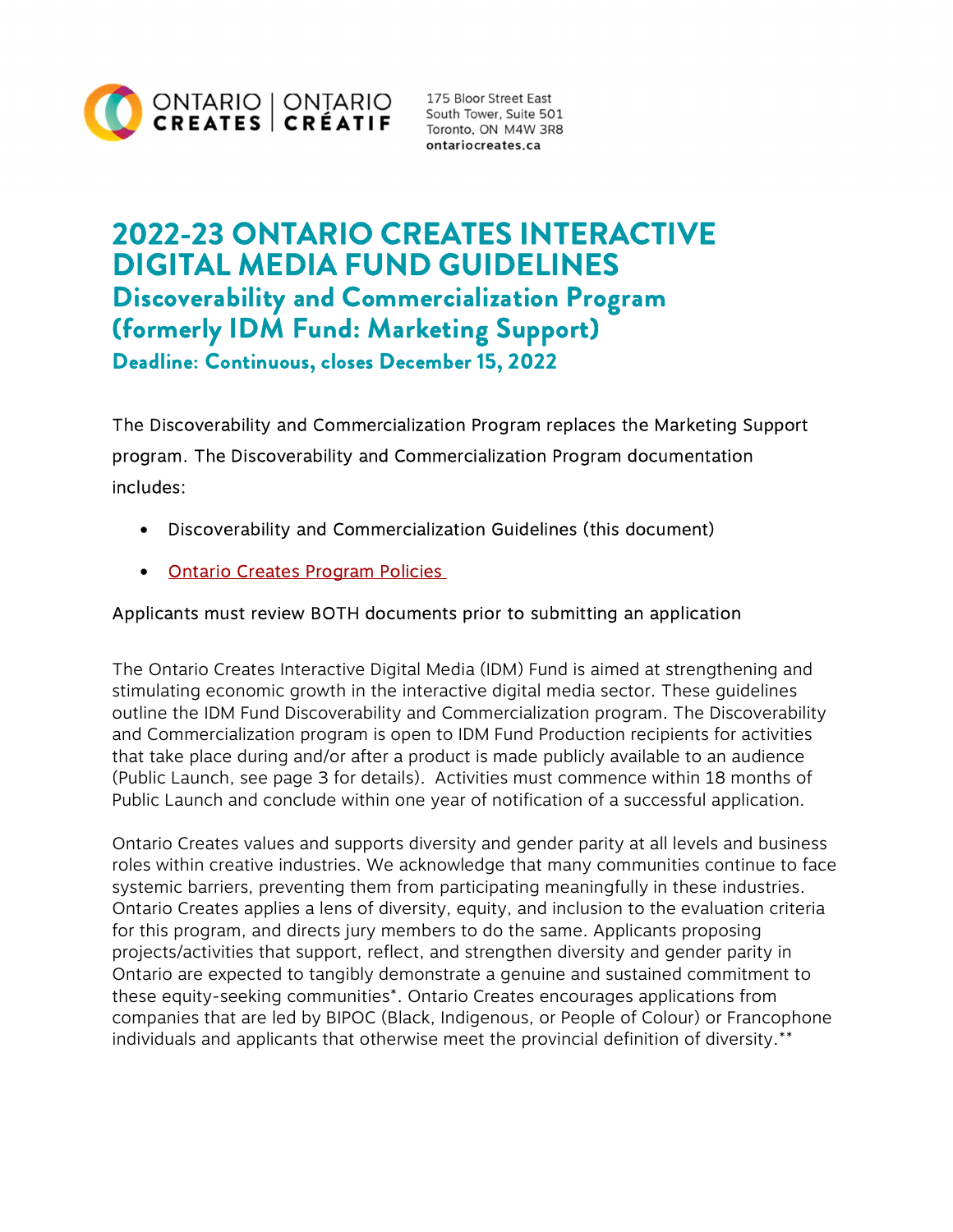Ontario Creates is committed to fostering respectful workplaces in all sectors and companies we support. Please see **Program Policies** for more details, including required respectful workplace Applicant Affidavit.

Ontario Creates welcomes applications from people with disabilities, people who are deaf, and people who have barriers to accessing technology. If you would like to request an alternative process or format for submitting an application please contact the relevant Program Consultant a minimum of four weeks before the deadline.

\*Equity seeking communities are those that face significant collective challenges in participating in society. This marginalization may be caused by, but not limited to, attitudinal, historic, social and environmental barriers based on age, ethnicity, disability, economic status, gender, nationality, race, sexual orientation and transgender status. Equity-seeking communities identify barriers to equal access, opportunities and resources due to disadvantage and discrimination and actively seek social justice and reparation.

\*\*The provincial definition of diversity states: the dimensions of diversity include, but are not limited to: ancestry, culture, ethnicity, gender identity, gender expression, language, physical and intellectual ability, race, religion (creed), sex, sexual orientation and socioeconomic status.

#### Contents

- 1. Introduction /2
- 2. Eligible Applicants /3
- 3. Eligible Activities /3
- 4. Budget, Financing and Timeline Requirements /4
- 5. Application Process and Evaluation /5
- 6. Decision Criteria /5
- 7. Successful Applicants /7
- 8. More Information /7

#### 1. Introduction

The Discoverability and Commercialization program is designed to increase the visibility and financial viability of projects that receive Production support through the IDM Fund.

In assessing the proposed activities, Ontario Creates will take into account the extent to which they drive engagement, increase product reach and facilitate revenue generation. Funding is limited. Applications are evaluated on an ongoing basis as they are submitted. The priority is to support activities that have clear and measurable results projections with a plan to achieve these goals.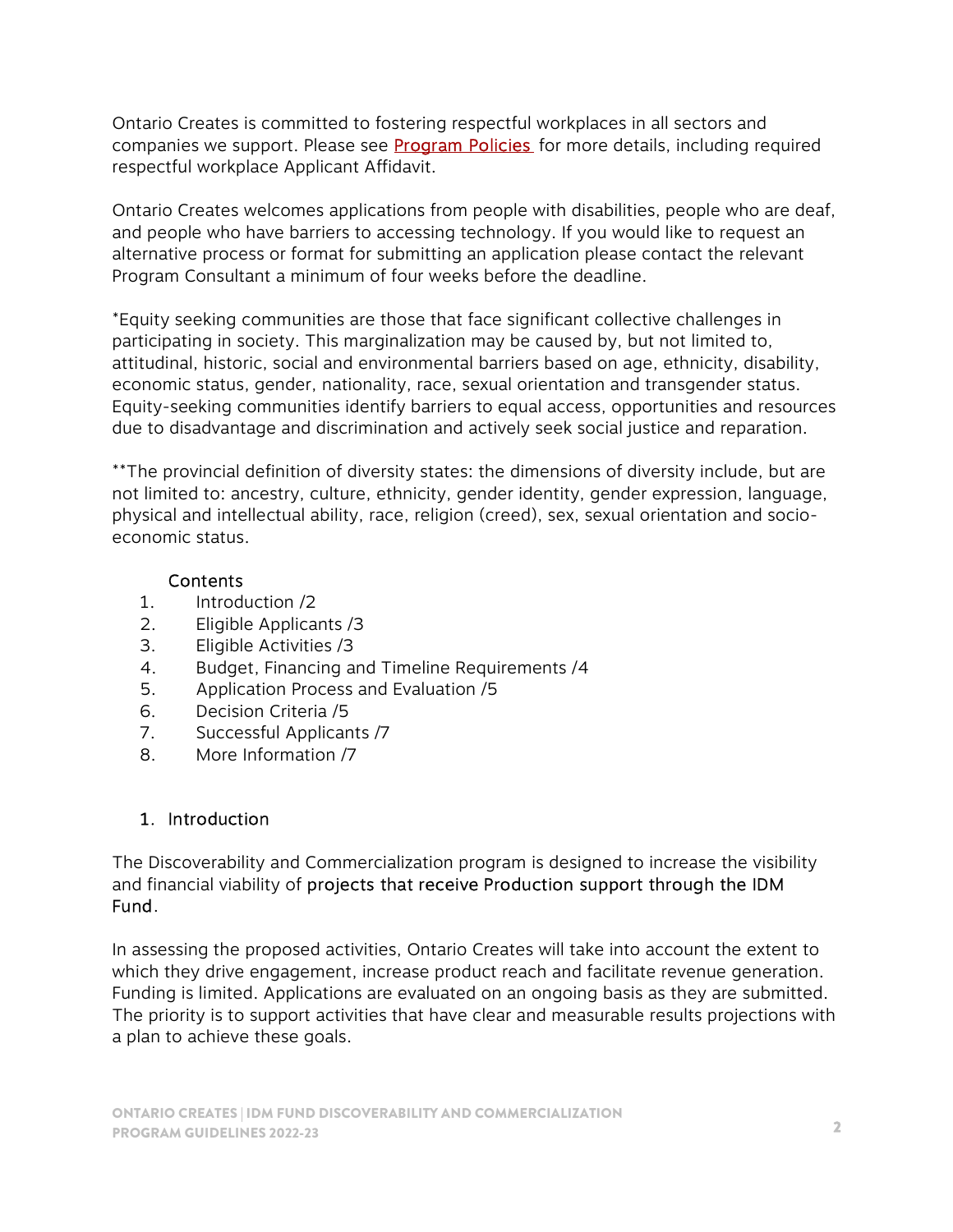# 2. Eligible Applicants

Applicants must be the recipient of IDM Fund Production program funding for the project for which they are requesting Discoverability and Commercialization support. The applicant must receive approval to apply by sending an Applicant Inquiry from their IDM Fund Production project page in the Online Application Portal (OAP).

# 3. Eligible Activities

Eligible activities must:

- Have a measurable impact on engagement, product reach and revenue generation;
- Take place during and/or after Public Launch\*;
- Commence within 18 months of Public Launch and conclude within one year of notification of a successful application;
- Not be underway at the time of submitting the application or, for an activity already in progress, demonstrate how funding would enhance the scope and impact of the activity (expenses incurred prior to submission of the application are not eligible);
- Use Ontario suppliers where possible.

\*Public Launch occurs when a product is made publicly available to an audience and/or enters the revenue generating stage and may include releases commonly known as "early access," soft-launch, and beta release.

Applicants can submit an application six months before and up to 16 months after Public Launch. Significant discoverability and commercialization opportunities that arise after this period may be eligible in some cases. Please contact Ontario Creates for more information.

Note: Activities that take place prior to Public Launch are eligible for IDM Fund Concept Definition and Production programs:

- Concept Definition Discoverability expenses are eligible for funding during this period (as of 2021/22);
- Production Discoverability expenses are eligible for funding during this period, up to 30% of Labour, Equipment and Materials costs (as of 2021/22).

Discoverability and Commercialization activities can include, but are not restricted to:

- activities broadly defined as live operations (management of and updates to projects after Public Launch);
- development of downloadable content/DLC;
- porting to new interactive platforms;
- creating marketing materials and tools (website, trailer, giveaways, posters, social media assets, etc.);
- advertising and co-op (paid placement with retailers);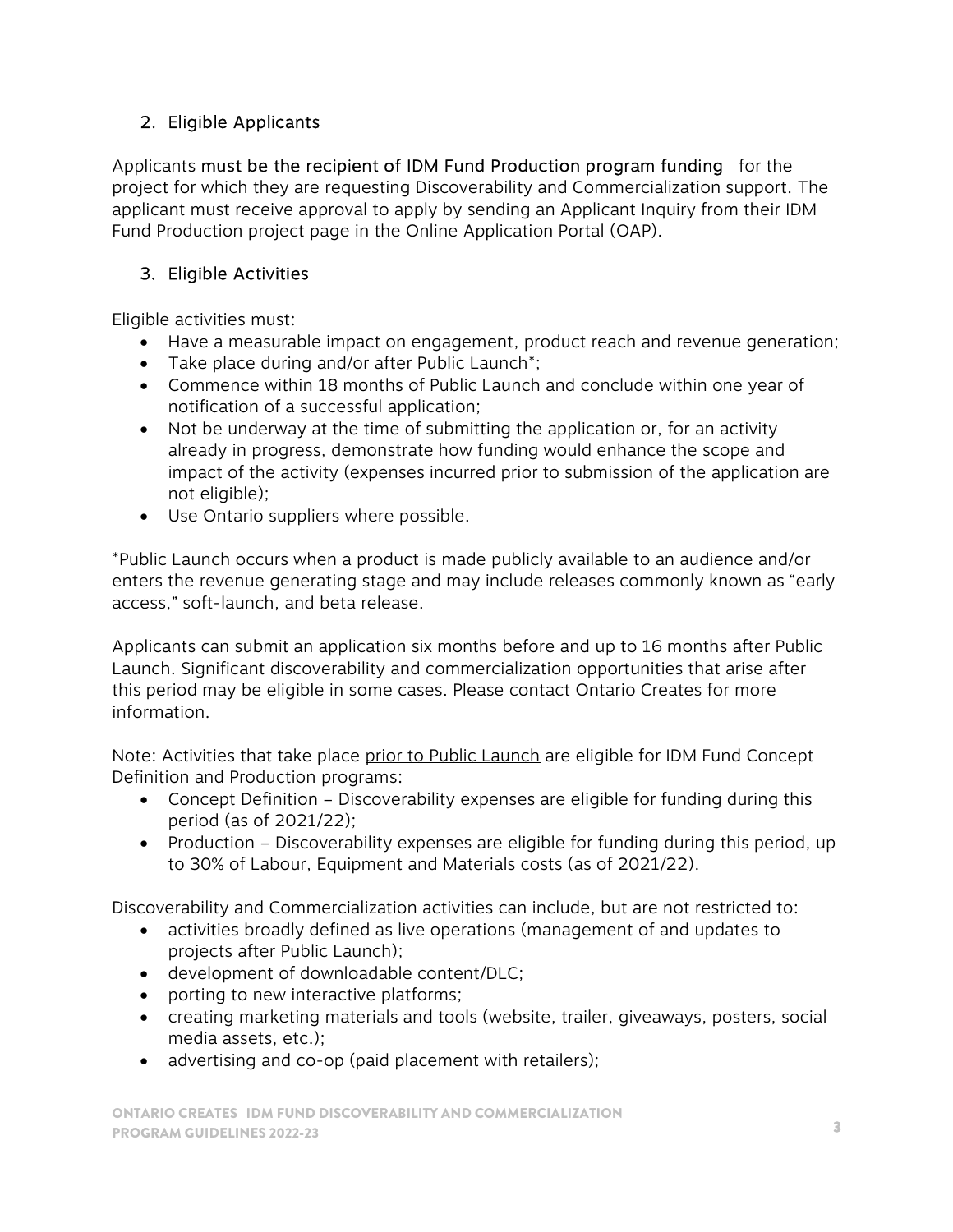- offers and promotions, consumer contests and other audience/user engagement and retention campaigns;
- PR, influencer, social media campaigns;
- community development and management; and
- project-related/launch events.

Applicants may submit one Discoverability and Commercialization program application per eligible project.

## 4. Budget, Financing and Timeline Requirements

The Discoverability and Commercialization program will provide a non-refundable contribution of up to 50% of the budget for eligible activities with a minimum contribution of \$15,000 to a maximum of \$50,000.

Financing:

- The remaining 50% must come from an alternate source (applicant company, third party funder, etc.);
- At least 10% of financing must be in the form of a cash contribution;
- Realistically valued "in-kind" services may be included in the financing plan;
- Ontario Creates may request written verification of financing.

Budgets:

- Costs that are covered in the IDM Fund Concept Definition, Production, and Global Market Development<sup>\*</sup> programs are not eligible;
- Expenses incurred prior to submission of the application are not eligible;
- A company's ongoing operational expenses will not be considered;
- Administration costs are capped at 15% of the budget.

Budgets and financing plans must be submitted on the provided excel template and must include all costs through to completion and delivery of the marketing activities.

Applicants are advised to include quotes if third party services are required to complete the activities.

Timelines:

- Applications can be submitted six months before and up to 16 months after Public Launch;
- The applicant must begin incurring expenses no later than 60 days after notification of a successful application;
- Activities must be completed with all expenses incurred and all deliverables provided to Ontario Creates within one year of notification of a successful application.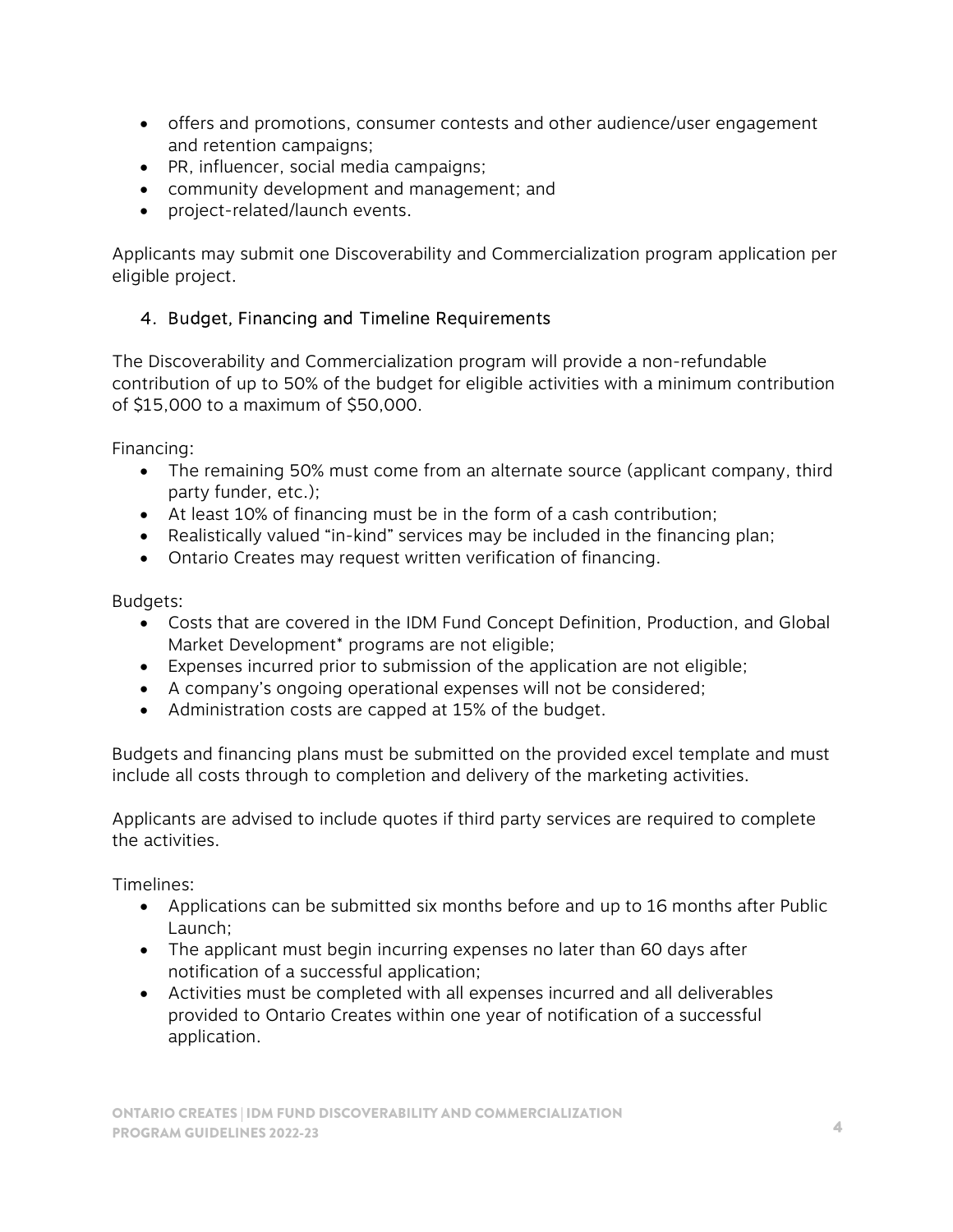Applicants are encouraged to submit their application at least eight weeks prior to requiring funds in order to provide sufficient time to process the application.

\*The IDM Fund Global Market Development program provides funding for interactive digital media companies to attend key international events. If attendance at international events is an element of your marketing activities, you may apply to the Discoverability and Commercialization program for assistance with enhanced marketing, registration and booth costs above the limitations outlined in the Global Market Development program guidelines.

Please note that budget items for international activities will only be eligible for events that are included in your Global Market Development plans. Discoverability and Commercialization program budget items will not be eligible for Global Market Development program support.

## 5. Application Process and Evaluation

This program has continuous intake, with a closing date of December 15, 2022.

Applicants must receive approval to apply by sending an Applicant Inquiry from their IDM Fund Production project page in the Online Application Portal (OAP). Approval will be based on the current status of the Production project and timing for the planned Discoverability and Commercialization activities. Please consult Ontario Creates if you have any questions. Ontario Creates staff will review the applications to make final recommendations for funding. Applicants will be notified about the status of their application within 4 to 6 weeks of application submission.

## 6. Decision Criteria

Ontario Creates will select the funding recipients based on the appropriateness of the strategy and the potential impact on the applicant company. Applicants should ensure that their application material clearly conveys the strengths of their application with respect to the program guidelines. The number of applicants who will receive funding is dependent on the timeliness of receipt of the application in the program cycle, and the individual needs of each applicant. Applications will be evaluated on a first come first served basis.

Ontario Creates applies a lens of diversity, equity, and inclusion to the evaluation criteria for this program, and directs jury members to do the same. Applicants proposing projects/activities that support and reflect diversity are expected to tangibly demonstrate a genuine and sustained commitment to these equity-seeking communities. Ontario Creates may identify particular underrepresented communities within a particular sector. The provincial definition of diversity states: the dimensions of diversity include, but are not limited to: ancestry, culture, ethnicity, gender identity, gender expression, language, physical and intellectual ability, race, religion (creed), sex, sexual orientation and socio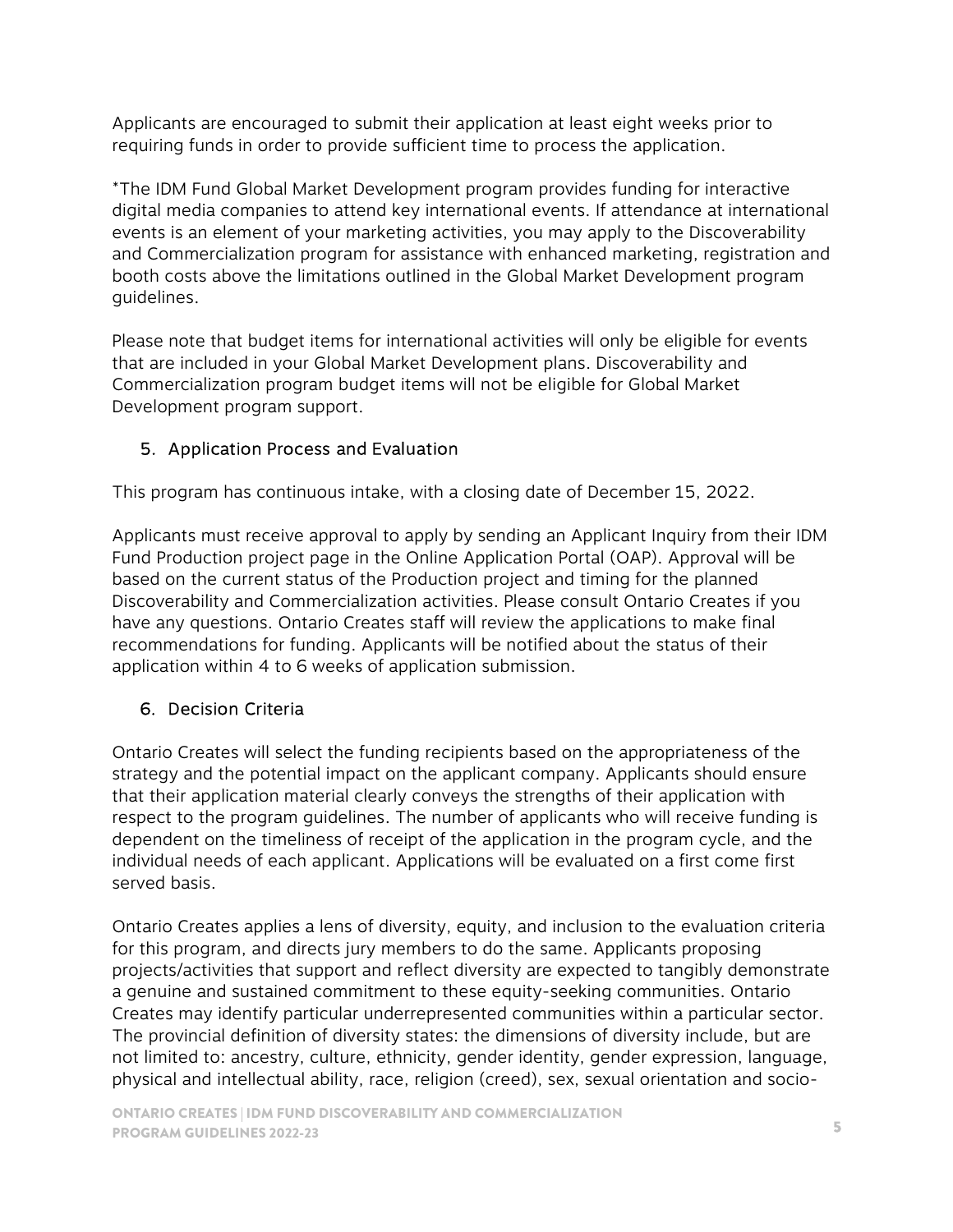economic status.

Applications will be assessed according to the following criteria:

| Feasibility of the project:                                 | 25% |
|-------------------------------------------------------------|-----|
| Well-defined project scope and activities that align        |     |
| with a defined strategy                                     |     |
| Well-defined audience                                       |     |
| Reasonable and detailed budget                              |     |
| Realistic, detailed schedule with milestones and            |     |
| appropriate resources                                       |     |
| Comprehensive assessment of risks                           |     |
| Thoughtful consultation, collaboration, and                 |     |
| participation of equity-seeking communities                 |     |
|                                                             |     |
| <b>Expected Results:</b>                                    | 30% |
| Clearly stated and supported by research                    |     |
| Categorized by activity and platform, where                 |     |
| applicable                                                  |     |
|                                                             |     |
| Tangible, measurable and realistic                          |     |
| Quantative and qualitative                                  |     |
| Explanation of anticipated ROI                              |     |
|                                                             |     |
| Demonstrated effectiveness of activities in achieving goals | 30% |
| for engagement, product reach and revenue generation:       |     |
| Detailed explanation and research to support the            |     |
| relevance of the activities to a clearly defined            |     |
| audience                                                    |     |
| Detailed explanation and research to support the            |     |
| expected success of the activities                          |     |
| Clearly stated previous experience related to the           |     |
| proposed activities, where applicable                       |     |
|                                                             |     |
| Information and rationale on the inclusion of external      |     |
| service providers, where applicable                         |     |
|                                                             |     |
| Background and ability to implement the plan:               | 15% |
| Information about the company, including diversity          |     |
| among senior leadership, staff, or contract employees       |     |
| Track record of the applicant organization                  |     |
| Experience delivering similar activities                    |     |
| Explanation of company policies and/or activities that      |     |
| support diversity, equity and inclusion                     |     |